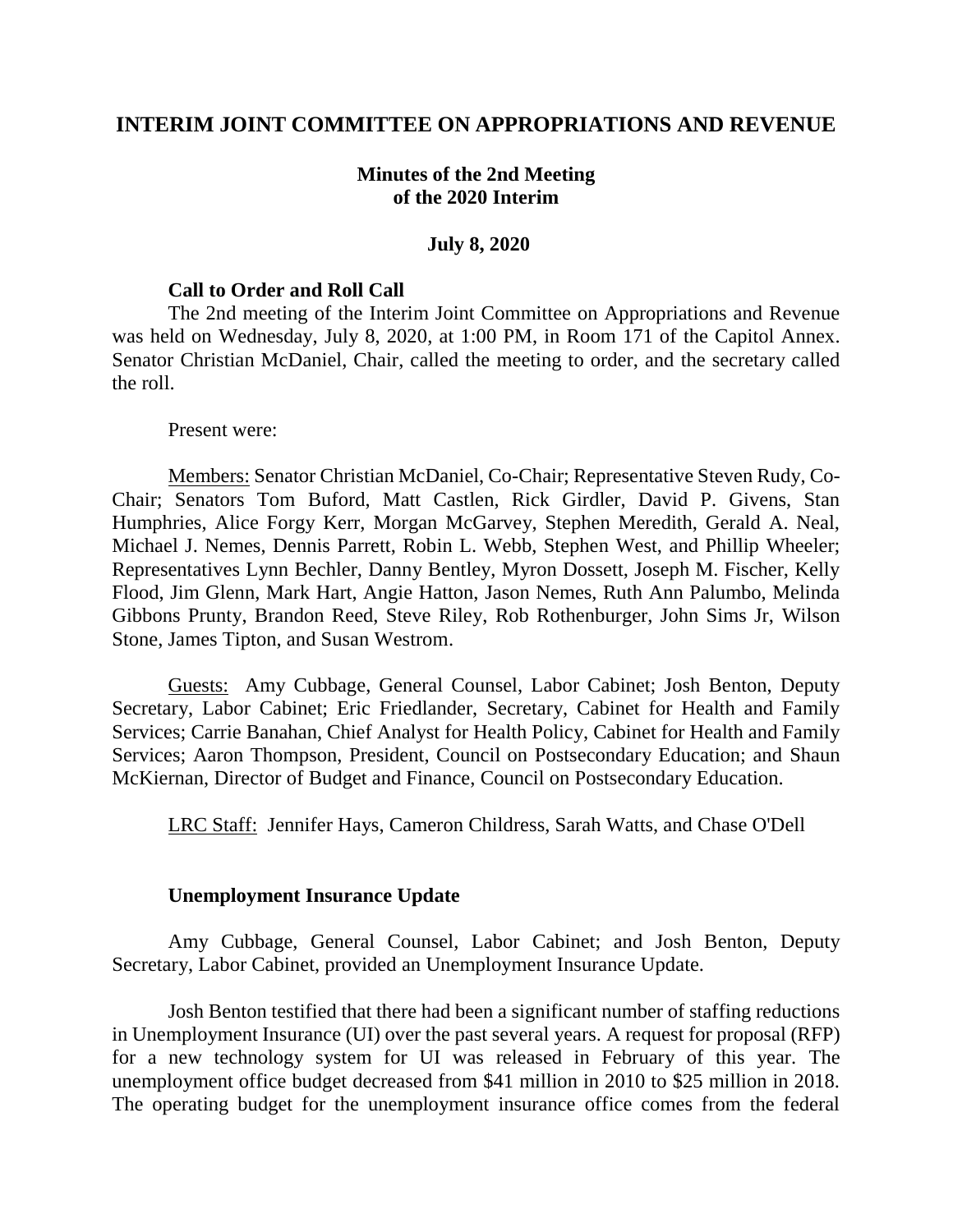government. Reductions in the budget led to the repurposing of employees and the closing of several local centers.

Mr. Benton stated that UI is designed in federal legislation to be thorough rather than fast. There are 27 variables that can potentially stop a claim. UI eligibility has been expanded to non-traditional workers. The duration of claims has also been extended from 26 weeks to 39 weeks.

The Pandemic Unemployment Assistance (PUA) federal program has been established to provide benefits to individuals who do not typically qualify for UI. The Pandemic Unemployment Compensation (PUC) federal program provides an additional \$600 a week to individuals receiving UI. The PUC program is set to expire at the end of July.

From December 8, 2019, to March 7, 2020, almost 45,000 new claims were filed in Kentucky. During the same time, almost \$110 million of UI funds were distributed. As of March 7, 2020, the Kentucky UI trust fund had a balance of almost \$600 million.

Over 930,000 new claims were filed between March 8, 2020 and June 6, 2020. Roughly 550,000 individuals filed claims. An average of 2,000 to 3,000 duplicate claims are filed every day. Over 90 percent of eligible claims have received an initial payment. Of the claims that are left, there are 300,000 to 400,000 issues that need to be resolved. As of June 6, 2020, \$2.4 billion in UI funds have been distributed. The Kentucky UI trust fund balance is now at zero dollars. As of June 5, 2020, the Federal UI trust fund balance was at \$1.3 billion.

The UI division has had a challenge with being understaffed. Kentucky has contracted with vendors to assist with answering UI calls. It can take three to six months for someone to have a good grasp on how to manage a UI claim.

Kentucky is one of roughly 20 states that have had to take out a loan due to a depleted UI trust fund balance. Kentucky was approved for an \$865 million loan from the federal government in June, 2020. That amount will cover the fund through August.

Amy Cubbage testified that the Labor Cabinet has been handling day-to-day management of the Office of Unemployment Insurance for the past four weeks. The number of claims processors has been increased from 40 to 100.

The Commonwealth has contracted with the accounting firm Ernst & Young to assist in processing claims. Ernst & Young has slightly over 200 employees processing claims and will soon have 100 more. Without outside assistance, it would take four to six months for the Office of Unemployment Insurance to get through the claims backlog. The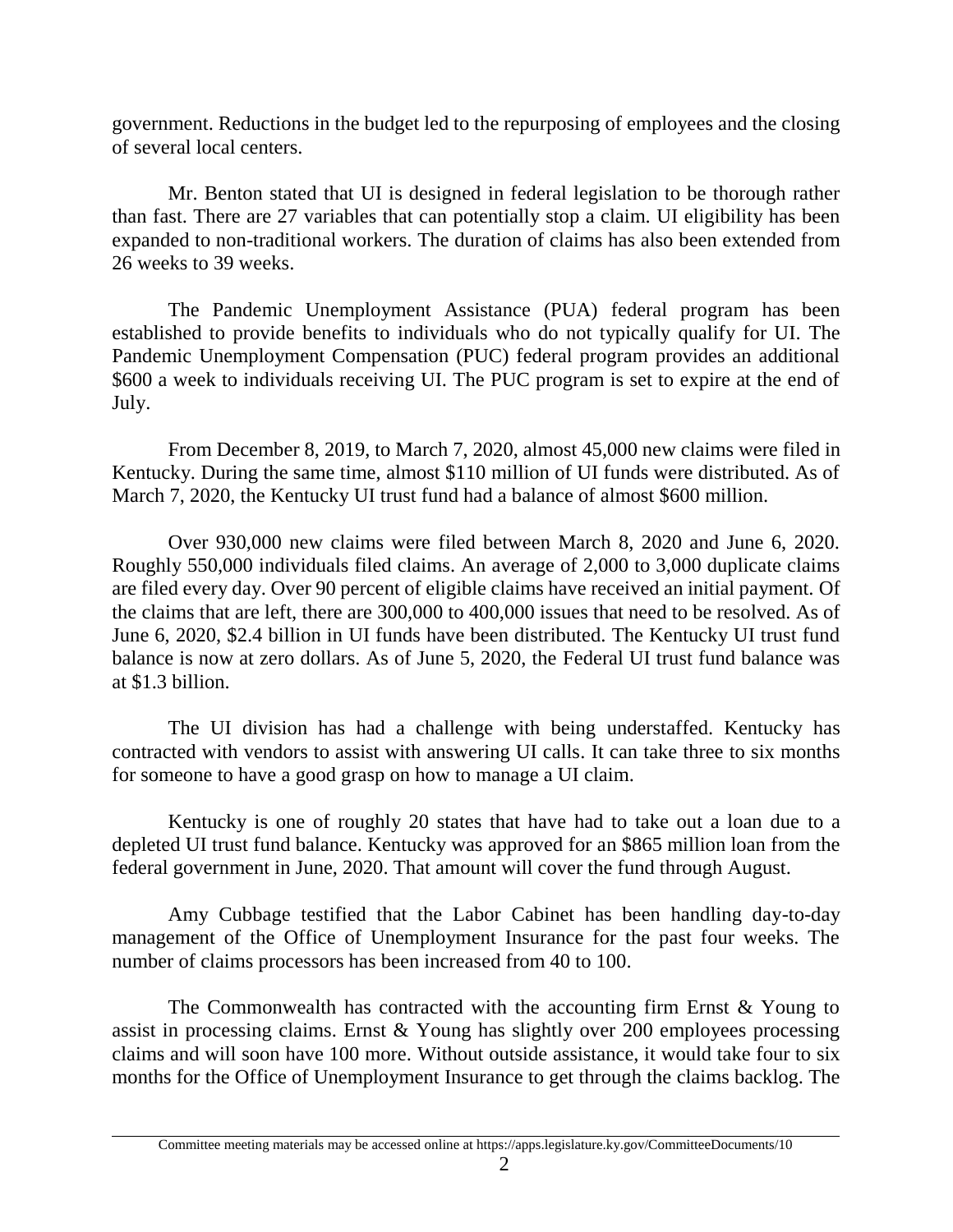contract should save Kentucky more than \$15 million. The cost of additional assistance is covered under federal CARES Act funding.

In response to a question from Senator West, Mr. Benton testified that the Office of Unemployment Insurance has not provided in-person services since 2017. He continued to say that unemployment insurance staff has not stopped processing claims.

In response to a question from Representative Rudy, Mr. Benton stated that individuals who have not received their first unemployment check will receive back pay. In response to a follow-up question, Mr. Benton stated that individuals will still receive back pay for the \$600 a week PUC benefit if their claim was not processed until after July 31.

In response to a question from Representative Nemes, Ms. Cubbage testified that the existing statutory scheme in Kentucky Revised Statutes (KRS) Chapter 341 gave the administration the ability to obtain a loan from the federal government. Responding to a follow-up question from Representative Nemes, Ms. Cubbage stated that KRS 341.240, 341.295, 341.611, 341.612, and 341.614 set forth the different funds and how they are funded through existing taxes.

In response to a question from Representative Tipton, Mr. Benton stated that within KRS 341.270 there is an employer tax rate schedule for UI which is based upon the reserve ratio of the UI trust fund. He continued to say that the Commonwealth's loan from the federal government is interest free and that payments are not due until after January 1, 2021. The payment schedule will be quarterly. Ms. Cubbage added that the employer rate will change to Schedule E beginning January 1, 2021.

In response to a question from Representative Hart, Mr. Benton stated that the UI trust fund balance reached zero dollars in mid-June. The Commonwealth has utilized the federal loan since then. The loan is expected to sustain the trust fund until August.

In response to a question from Senator McDaniel, Ms. Cubbage stated that the administration expects it will have to seek additional federal funds for the trust fund. In response to another question from Senator McDaniel, Mr. Benton stated that the administration should have a forecast of how much it expects to request by the end of July. In response to a follow-up question, Mr. Benton said that roughly \$40 million a month was paid out of the UI trust fund before COVID-19.

In response to questions from Senator Meredith, Mr. Benton testified that the data breach to UI occurred inside the technology system. There were a handful of reports that a claimant had seen another individual's information. There is no indication that someone externally was trying to access information to use it for harm. It is unclear how many people saw someone else's information. The conversations about moving UI to the Labor Cabinet

Committee meeting materials may be accessed online at https://apps.legislature.ky.gov/CommitteeDocuments/10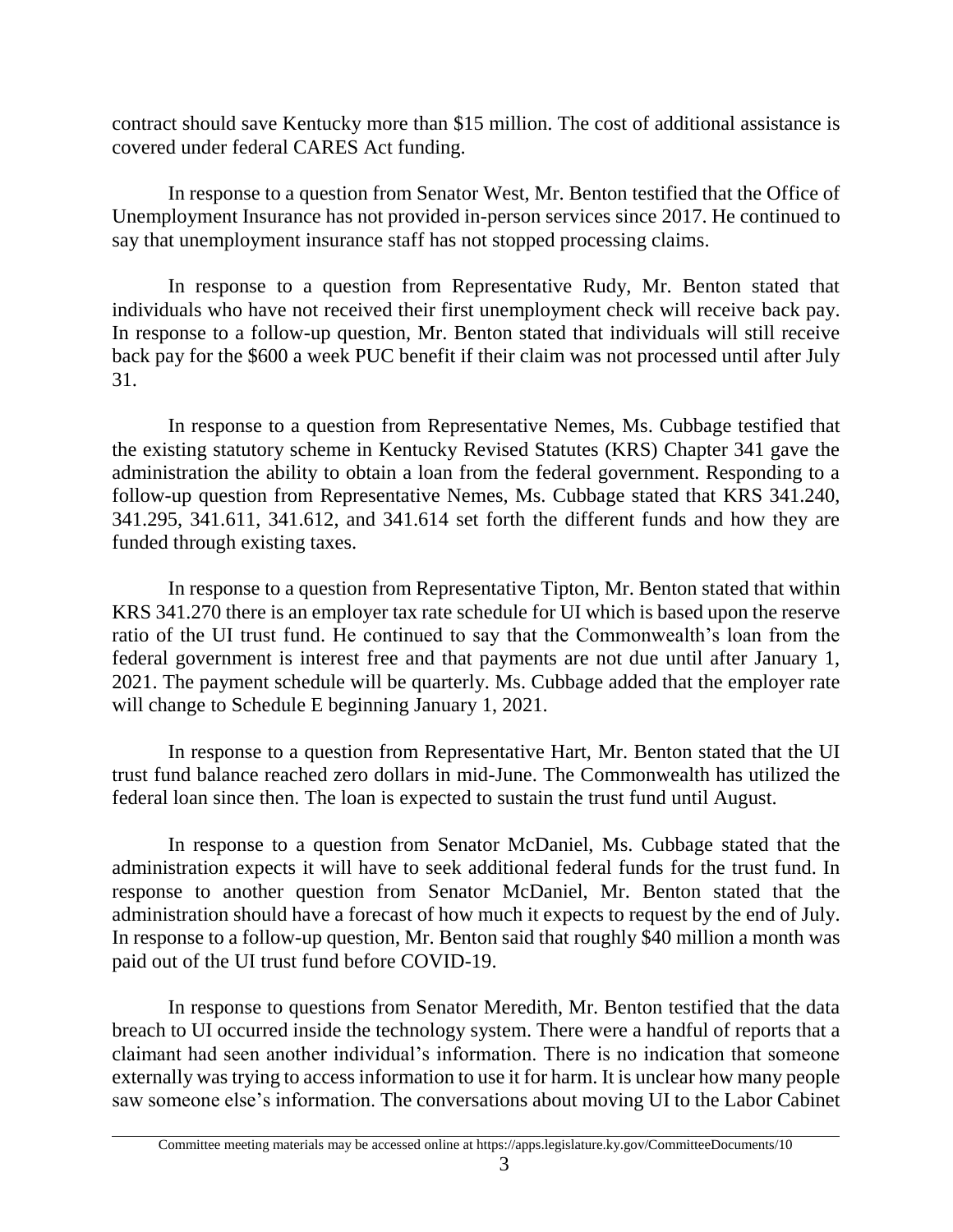had begun prior to the breach. In response to another question, Ms. Cubbage said that Ernst & Young is not involved in system security.

In response to a question from Senator Nemes, Ms. Cubbage testified that the contract with Ernst & Young is for \$7.4 million for the month of July. The firm was selected because of its experience with UI in other states. The administration believes that the contract will quickly provide 300 processors to work through the backlog of claims.

In response to a question from Senator Buford, Mr. Benton testified that the phone system has been a challenge since day one. The decision was made in March to have a centralized phone number. In response to another question from Senator Buford, Mr. Benton stated that ongoing eligibility evaluations can stop an individual's payments depending on how they answer particular questions. He continued to say that conversations are being held to determine how to streamline the claimant referrals coming to the Legislative Research Commission (LRC).

In response to a question from Senator Givens, Mr. Benton stated that there is \$16 million available to pay for a new technology system. Proposals should be received within the next few months. In response to another question from Senator Givens, Mr. Benton stated that looking back, more help was needed in adjudicating and processing claims than in the call center.

In response to a question from Representative Prunty, Ms. Cubbage stated that the \$865 million loan is for the UI trust fund to pay claimants. Other CARES Act funding will be the source of funding for the contract with Ernst & Young. The \$865 million loan for the trust fund is strictly for traditional UI claims.

In response to a question from Senator McGarvey, Ms. Cubbage testified that Ernst & Young is providing 300 employees for claims processing. Ms. Cubbage estimated that it would take at least a year for the Office of Unemployment Insurance to train another 300 UI staff. In response to a follow-up question, Ms. Cubbage stated that in the administration's judgement the contract with Ernst & Young was the best and cheapest way to work through the claims backlog.

In response to a question from Senator Wheeler, Mr. Benton testified that the Education and Workforce Development Cabinet could not detail LRC staff to its agency to assist in processing claims. In response to a follow-up question, Ms. Cubbage stated that LRC staff could not be detailed due to a combination of federal requirements and separation of powers issues.

In response to a question from Representative Hatton, Mr. Benton testified that the public workforce system in Kentucky is dependent upon federal dollars for operating. The lower the unemployment rate, the less workforce dollars a state receives. He continued to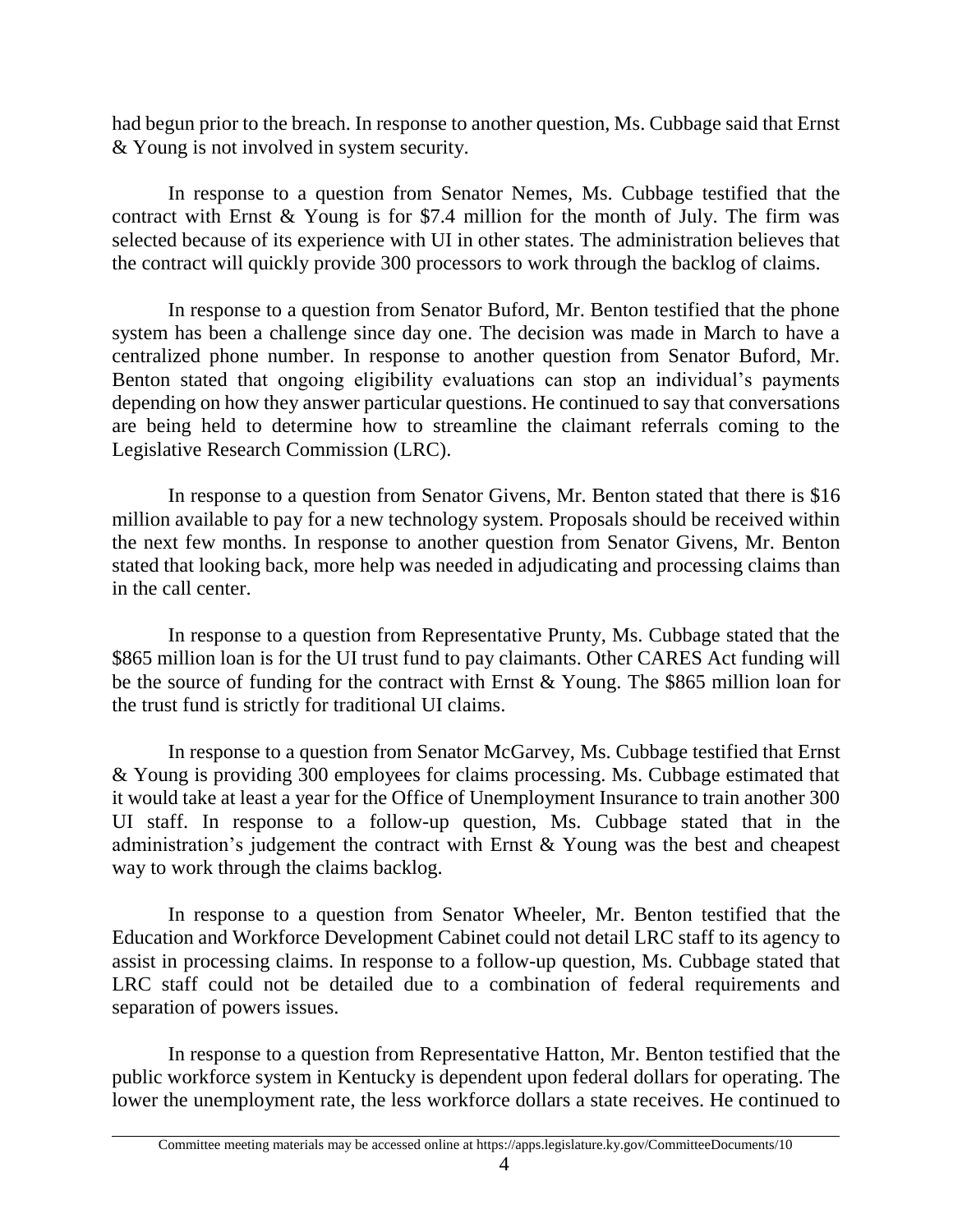say that Kentucky should consider providing state level resources to stabilize the ebbs and flows of federal funding. In response to another question, Mr. Benton stated that an RFP for improving the UI system was not issued for three years because a certain amount of funds had to be collected before the RFP could be issued.

In response to a question from Senator Castlen, Mr. Benton testified that there were not vendors available to provide adjudication services earlier during the pandemic.

In response to a question from Senator McDaniel, Mr. Benton testified that the payments to non-traditional employees and the provision that payments begin on the first week were in the governor's executive order and Regular Session 2020 Senate Bill 150, which expanded eligibility for UI benefits, and were also rolled up in the CARES Act, which passed later. By the time Kentucky received CARES Act funding, it was paying benefits to those who are not traditionally eligible through federal funds. In response to another question from Senator McDaniel, Mr. Benton stated that the only program expiring July 31 is the additional \$600 a week. The PUA goes through the end of the year.

In response to a question from Senator West, Ms. Cubbage testified that the contract with Ernst & Young was an emergency procurement that was not competitively bid. The administration hopes that at least 80 percent of the backlog will be completed by the end of July. In response to another question, Ms. Cubbage stated that the administration hopes it will not have to renew the contract after July, but that it will remain flexible.

In response to a question from Senator McDaniel, Mr. Benton stated that the Education and Workforce Development Cabinet became aware of the security breach on April 23. In response to another question, Mr. Benton said that the breach was not reported until a request was made by the auditor's and attorney general's offices. In response to further questions, Mr. Benton testified that the cabinet did not initially report the incidents because its internal investigations were still trying to determine whether there was a breach. Mr. Benton stated that the cabinet's legal team reviewed whether or not to report the incidents as a breach.

In response to a question from Representative Hart, Ms. Cubbage testified that the cost for extending the contract with Ernst & Young for August would depend on the volume of work under the contract.

Ms. Cubbage agreed to forward Senator Meredith's suggestion that the administration enter into separate contracts for claims processing and system review, so that other vendors can participate in the process.

# **Kynect/Health Benefit Exchange**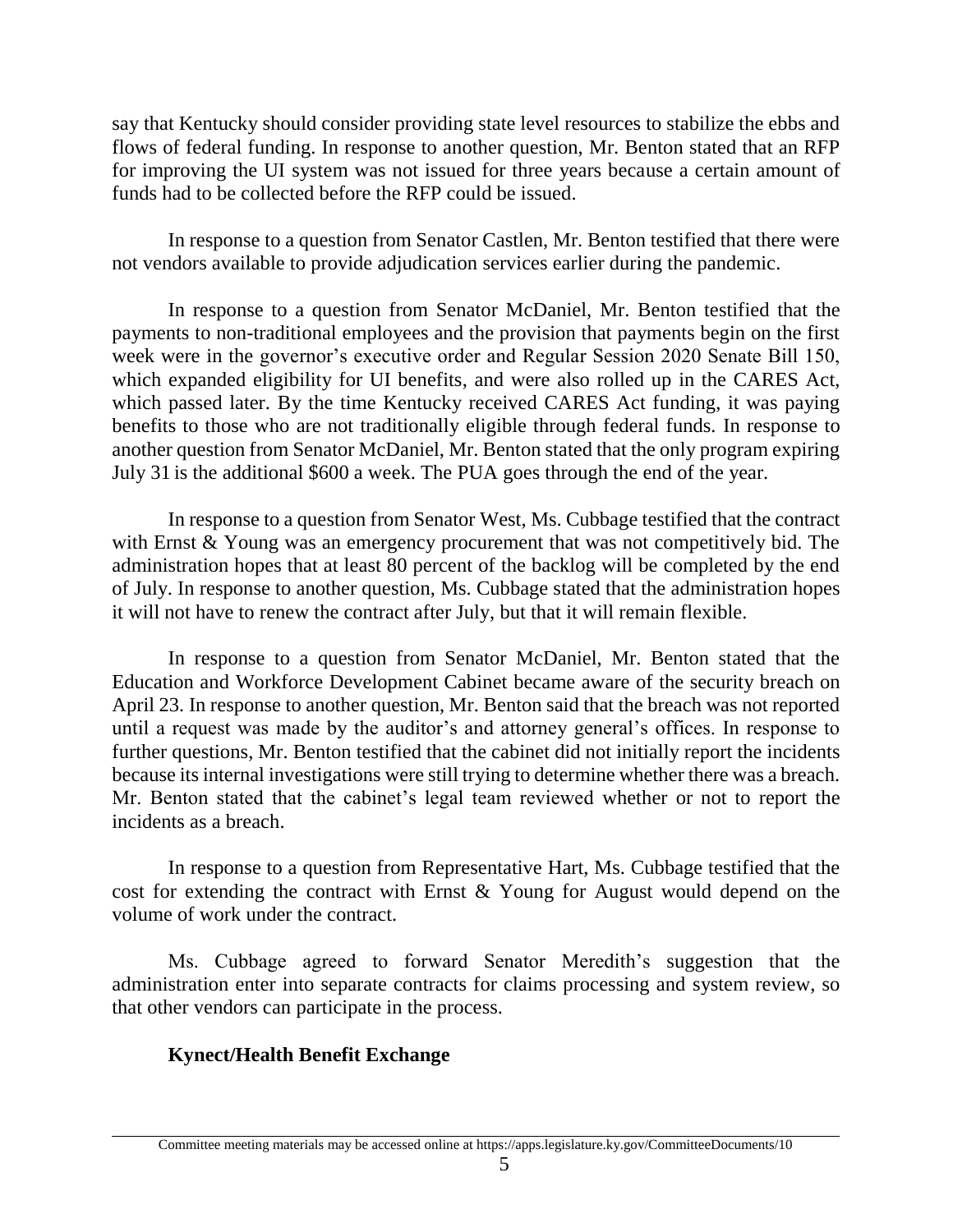Eric Friedlander, Secretary, Cabinet for Health and Family Services; and Carrie Banahan, Chief Analyst for Health Policy, Cabinet for Health and Family Services, discussed the Kynect/Health Benefit Exchange.

Carrie Banahan testified that Governor Andy Beshear sent a declaration letter of intent to the Centers for Medicare & Medicaid Services (CMS) on June  $16<sup>th</sup>$  to transition to a state-based exchange beginning January 1<sup>st</sup>, 2022. Kentucky implemented a statebased exchange in 2013 known as Kynect. Through Kynect, over 500,000 people were enrolled into Medicaid and qualified health plan coverage.

In 2017, Kentucky became a state-based exchange on the federal platform. This required individuals to use the federal exchange to apply for qualified health plan coverage. To support federal exchange operations, a user fee is included in an individual's premium amount. In 2018, Kentuckians paid a three percent user fee, totaling \$9.8 million. In 2019, the fee increased to 3.5 percent.

Several states are transitioning from the federal exchange to a state-based exchange. Benefits of transitioning to a state-based exchange include providing Kentuckians a reduction in premium amounts, allowing for greater flexibility and autonomy than a federal exchange, and more. The state-based exchange can be reestablished without any system development costs.

Federal funding in the Kynect health benefit exchange decreased over time from \$49 million in Fiscal Year (FY) 2015 to 0 in FY 2019. By using the federal exchange Kentucky is a net-payer to the federal government, as opposed to receiving federal funds.

In response to a question from Representative Flood, Secretary Friedlander stated that some funds are being made available to local health departments to assist with increasing testing.

In response to a question from Senator McDaniel, Ms. Banahan stated that a one percent broad-based assessment collected annually on insurers funds the operations of the exchange. There will be a one-time system cost of five million dollars in order to reestablish the state-based exchange. Secretary Friedlander stated that potential savings will pay for the cost to reestablish the exchange. In response to another question from Senator McDaniel, Secretary Friedlander expressed his belief that existing statutes on maximizing federal funds give the authority to move to a state-based exchange.

## **Update on Federal COVID 19 Funding**

Aaron Thompson, President, Council on Postsecondary Education; and Shaun McKiernan, Director of Budget and Finance, Council on Postsecondary Education (CPE), provided an update on Federal COVID-19 Funding.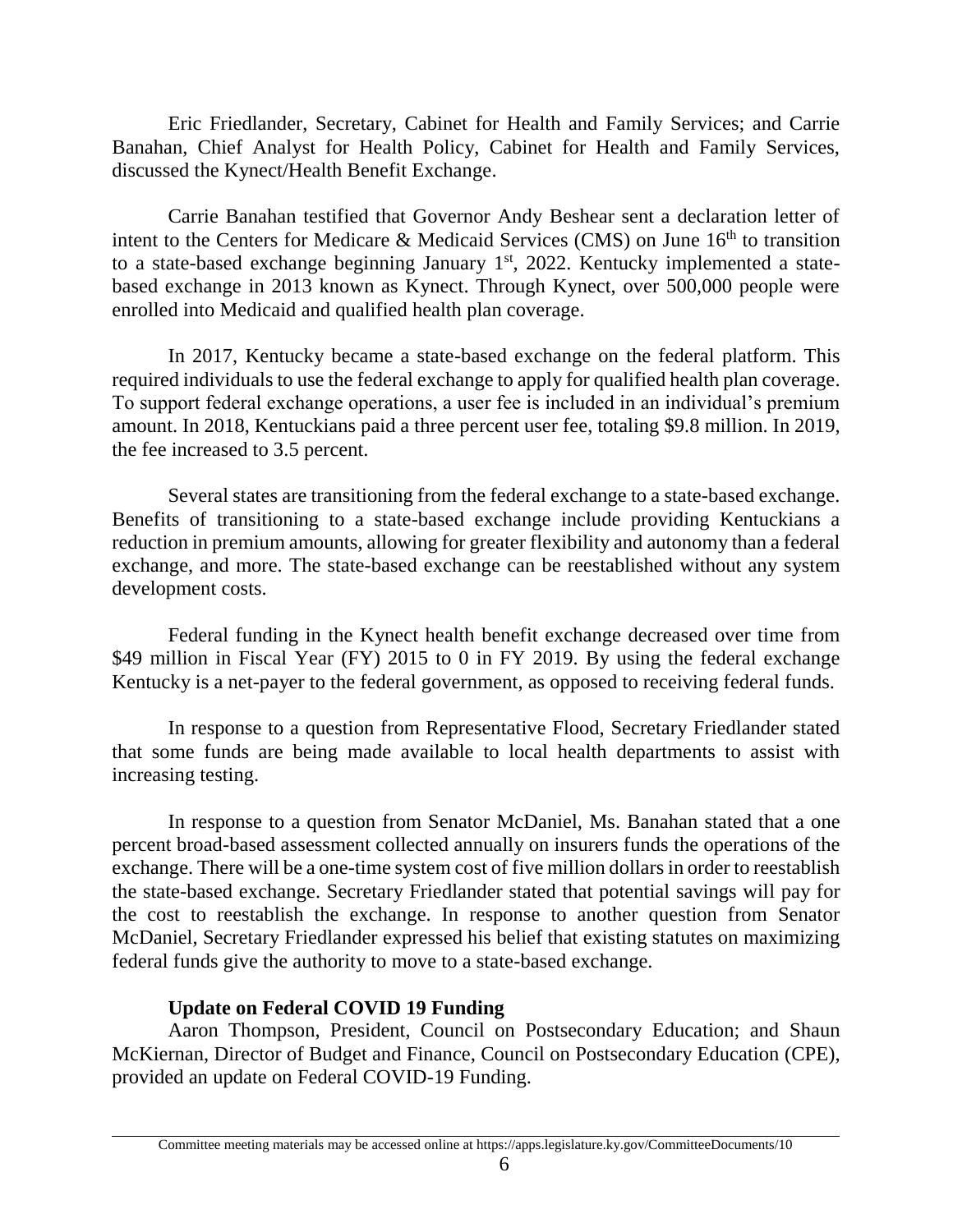President Thompson testified that Kentucky's public colleges and universities are estimated to have incurred \$144,853,700 in costs and lost revenues during FY 2020. This equates to 17% of the state general fund dollars allocated to public colleges and universities for the year.

Housing and dining refunds and credits accounted for over 50 percent of costs incurred by public colleges and universities. Tuition costs were not refunded, because classes continued on an online format. The public postsecondary education system lost \$21.5 million in tuition and fee revenues in FY 2020. Another \$17.2 million in 'other' revenues were lost.

The CARES Act provided two major pools of funding to colleges and universities. The first fund is the Higher Education Emergency Relief Fund (HEERF). The second fund is the Governor's Education Emergency Relief Fund (GEERF). Forty-five percent of HEERF funding is reserved for emergency cash grants to students. Another 45 percent of the funding is reserved for institutional grants. Kentucky received \$156 million from the HEERF.

Kentucky's postsecondary system has awarded 76.9 percent of the \$55 million reserved for students through the HEERF. All funds must be distributed directly to students for emergency needs such as food, shelter, childcare, and more.

Fifty-six percent of the \$54.5 million in funds reserved for institutions through the HEERF have been disbursed. These funds are intended to cover significant COVID-19 related costs.

Kentucky received \$43.8 million through the GEERF. CPE received \$13.8 million to administer to higher education institutions. GEERF dollars can be used for purposes such as enhanced online programming, targeted financial aid for high-need students, and more.

There will be minimal to no tuition increases throughout the system in the 2020- 2021 academic year. The proposed system average tuition increase will be 0.7 percent for the upcoming academic year. This will be the lowest increase in decades.

In response to a question from Senator McDaniel, President Thompson stated that Kentucky State University received an additional \$2,358,412 for serving minority and lowincome students. Shaun McKiernan testified that the funds to institutions for serving minority and low-income students were not included in the \$110 million that went to public institutions through the other pools of HEERF funds. In response to another question from Senator McDaniel, President Thompson stated that Kentucky State University has not disbursed as much of its student grants as other institutions because it found logistical issues such as incorrect addresses on some student applications. In response to a follow-up